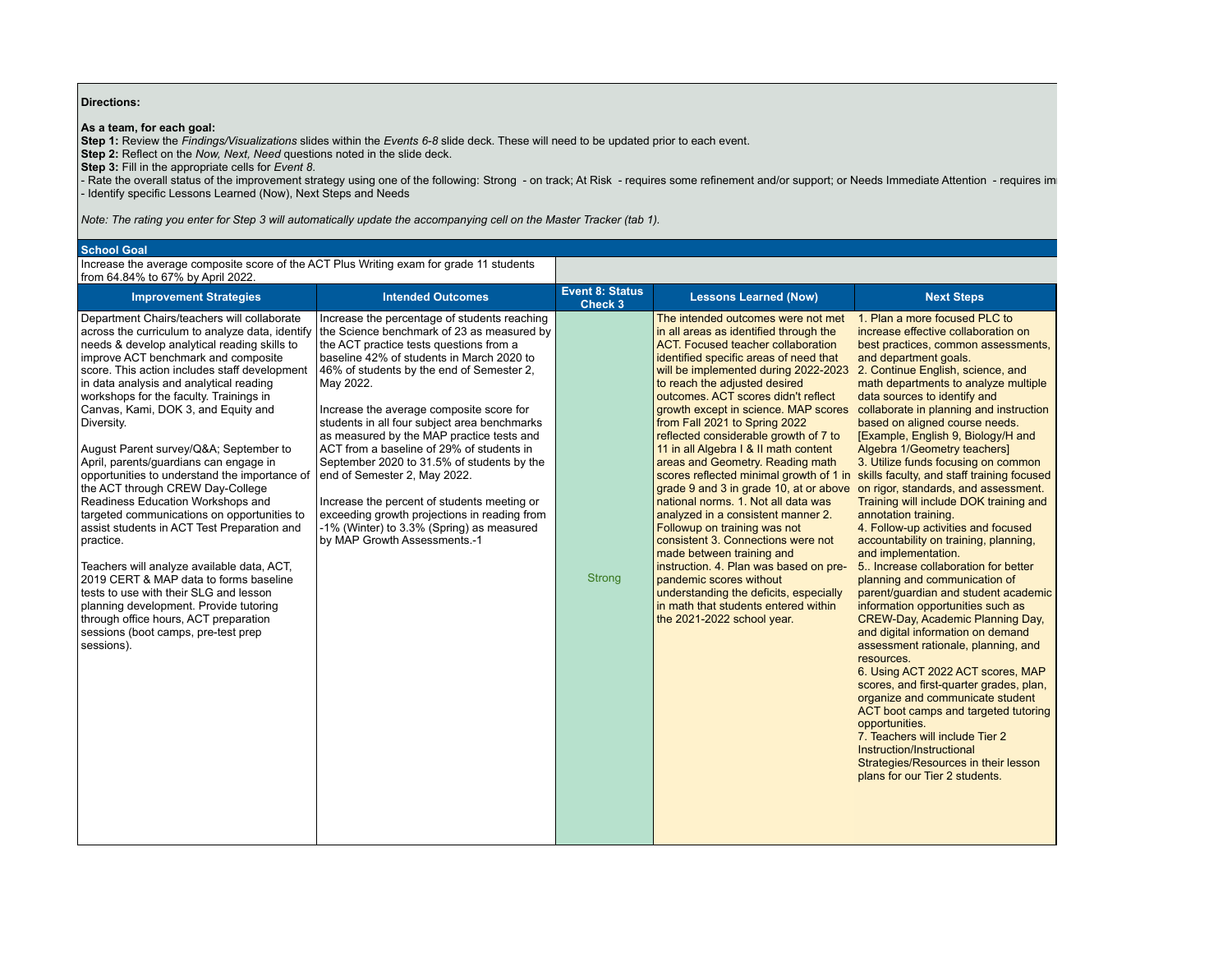| Weighted funds will be used to pay for<br>teacher salaries to reduce class size and<br>extra-duty pay to provide focused tutoring<br>opportunities for identified subgroups with low<br>reading score/ACT subsection scores.                                                                                                                                                                                                                                                                                                                                                                                                                                                                                                                                                                                                                                                                                                                                                                                                                                                                                                                                                                                         |                                                                                                                                                                                                                                                                                                                                                                                                                                                                                                                                                                                                                                                                                                     | <b>Strong</b>                            | Better planning would have provided a<br>more focused use of funds in the<br>highest needs areas.                                                                                                                                                                                                                                                                                                                                                                                                                                                                                                                                                                                                                                                                                                                                                                                                                                                                                                                                                                                                    | More detailed accountability is<br>reported to the administration to<br>address specific assistance in high-<br>needs areas. At the beginning of the<br>year, leveling is based on pretesting.<br>Funding for assessment boot camps.<br>Providing funds for focused<br>intervention as identified throughout<br>the year. [targeted by data, Tier II & III,<br>ELL, 504, IEP identified]                                                                                                                                                                                                                                                                                                                                                                                                                                                                                                                                 |
|----------------------------------------------------------------------------------------------------------------------------------------------------------------------------------------------------------------------------------------------------------------------------------------------------------------------------------------------------------------------------------------------------------------------------------------------------------------------------------------------------------------------------------------------------------------------------------------------------------------------------------------------------------------------------------------------------------------------------------------------------------------------------------------------------------------------------------------------------------------------------------------------------------------------------------------------------------------------------------------------------------------------------------------------------------------------------------------------------------------------------------------------------------------------------------------------------------------------|-----------------------------------------------------------------------------------------------------------------------------------------------------------------------------------------------------------------------------------------------------------------------------------------------------------------------------------------------------------------------------------------------------------------------------------------------------------------------------------------------------------------------------------------------------------------------------------------------------------------------------------------------------------------------------------------------------|------------------------------------------|------------------------------------------------------------------------------------------------------------------------------------------------------------------------------------------------------------------------------------------------------------------------------------------------------------------------------------------------------------------------------------------------------------------------------------------------------------------------------------------------------------------------------------------------------------------------------------------------------------------------------------------------------------------------------------------------------------------------------------------------------------------------------------------------------------------------------------------------------------------------------------------------------------------------------------------------------------------------------------------------------------------------------------------------------------------------------------------------------|--------------------------------------------------------------------------------------------------------------------------------------------------------------------------------------------------------------------------------------------------------------------------------------------------------------------------------------------------------------------------------------------------------------------------------------------------------------------------------------------------------------------------------------------------------------------------------------------------------------------------------------------------------------------------------------------------------------------------------------------------------------------------------------------------------------------------------------------------------------------------------------------------------------------------|
| <b>School Goal</b><br>Decrease the number of students required/eligible for college remediation courses in                                                                                                                                                                                                                                                                                                                                                                                                                                                                                                                                                                                                                                                                                                                                                                                                                                                                                                                                                                                                                                                                                                           |                                                                                                                                                                                                                                                                                                                                                                                                                                                                                                                                                                                                                                                                                                     |                                          |                                                                                                                                                                                                                                                                                                                                                                                                                                                                                                                                                                                                                                                                                                                                                                                                                                                                                                                                                                                                                                                                                                      |                                                                                                                                                                                                                                                                                                                                                                                                                                                                                                                                                                                                                                                                                                                                                                                                                                                                                                                          |
| mathematics from 55% to 48%.                                                                                                                                                                                                                                                                                                                                                                                                                                                                                                                                                                                                                                                                                                                                                                                                                                                                                                                                                                                                                                                                                                                                                                                         |                                                                                                                                                                                                                                                                                                                                                                                                                                                                                                                                                                                                                                                                                                     |                                          |                                                                                                                                                                                                                                                                                                                                                                                                                                                                                                                                                                                                                                                                                                                                                                                                                                                                                                                                                                                                                                                                                                      |                                                                                                                                                                                                                                                                                                                                                                                                                                                                                                                                                                                                                                                                                                                                                                                                                                                                                                                          |
| <b>Improvement Strategies</b>                                                                                                                                                                                                                                                                                                                                                                                                                                                                                                                                                                                                                                                                                                                                                                                                                                                                                                                                                                                                                                                                                                                                                                                        | <b>Intended Outcomes</b>                                                                                                                                                                                                                                                                                                                                                                                                                                                                                                                                                                                                                                                                            | <b>Event 8: Status</b><br><b>Check 3</b> | <b>Lessons Learned (Now)</b>                                                                                                                                                                                                                                                                                                                                                                                                                                                                                                                                                                                                                                                                                                                                                                                                                                                                                                                                                                                                                                                                         | <b>Next Steps</b>                                                                                                                                                                                                                                                                                                                                                                                                                                                                                                                                                                                                                                                                                                                                                                                                                                                                                                        |
| Teachers will engage in Professional<br>Development on the effective use of MAP &<br>ACT data & other available resources (RPDP,<br>Tutors Across America) to provide more<br>targeted instruction. Training will include the<br>integration of technology based resources.<br>August Parent/Guardian survey [addressing<br>communication, academic support];<br>From September to April, parents are<br>informed of benefits students taking and<br>reaching the ACT benchmark scores.<br>Providing parents with information on how to<br>best prepare to the ACT Parents are provided<br>with information on assisting their students<br>with resources to improve their scores.<br>Parents are provided with information on<br>mathematics test preparation opportunities.<br>Teachers will analyze available data, MAP<br>data, ACT trend data in the development of<br>their SLG, and lesson planning. Focused<br>mathematics tutoring through office hours and<br>weekly open tutoring sessions. ACT<br>preparation questions are integrated with<br>instruction. Teachers will collaborate on<br>common academic vocabulary to use across<br>the curriculum to show connective skills<br>between all courses. | Increase the percentage of students earning a<br>passing ACT mathematics benchmark score<br>of 22 as measured by the ACT practice tests<br>questions from a baseline ACT exam score of<br>45% of students passing in March 2020 to<br>50% of students passing by the end of<br>Semester 2, May 2022.<br>Increase the average subsection scores for<br>students in geometry, probability & statistics<br>based on 2022 ACT by more than 5% for<br>each subsection.<br>Increase the percent of students meeting or<br>exceeding growth projections in math,<br>specifically geometry, statistics and<br>probability, from 3.2% (Winter) to 4.3%<br>(Spring) as measured by MAP Growth<br>Assessments. | Strong                                   | While the intended outcomes were not<br>met in all areas identified through the<br>ACT, focused teacher collaboration<br>identified specific areas of need that<br>will be implemented during 2022-2023<br>to reach the adjusted desired<br>outcomes. ACT scores didn't reflect<br>growth except in science. MAP scores<br>from Fall 2021 to Spring 2022<br>reflected considerable growth of 7 to<br>11 in all Algebra I & II math content<br>areas and Geometry. Reading math<br>scores reflected minimal growth of 1<br>in grade 9 and 3 in grade 10, at or<br>above national norms. 1. Better time<br>management and planning include<br>accountability in common planning<br>and follow-through. 2. Pandemic and<br>quarantine caused a significant deficit<br>than anticipated in math. 3. Increase<br>communication with<br>parents/guardians and students in<br>preparation and importance of math<br>instruction and assessment. 4. Plan<br>was based on pre-pandemic scores<br>without understanding the deficits,<br>especially in math students entered<br>for the 2021-2022 school year. | 1. Set goals on three lessons learned:<br>accountability and a continuation plan<br>2. Plan more focused PLC to increase<br>effective collaboration on best<br>practices, common assessments, and<br>department goals.<br>3. Smaller summative assessments<br>for teachers to analyze to identify<br>deficits and use data to collaborate on<br>strategies to increase student<br>achievement to pre-pandemic desired<br>outcomes.<br>4. Increase collaboration for better<br>planning of academic information<br>opportunities such as CREW-Day,<br><b>Academic Planning Day, digital</b><br>information on demand for students,<br>parents/quardians on assessment<br>reasons, planning, and resources.<br>5. Better planning and time<br>management through focused staff<br>development to address student<br>needs and teacher reflection on<br>lessons learned collaboratively and in<br>the individual classroom. |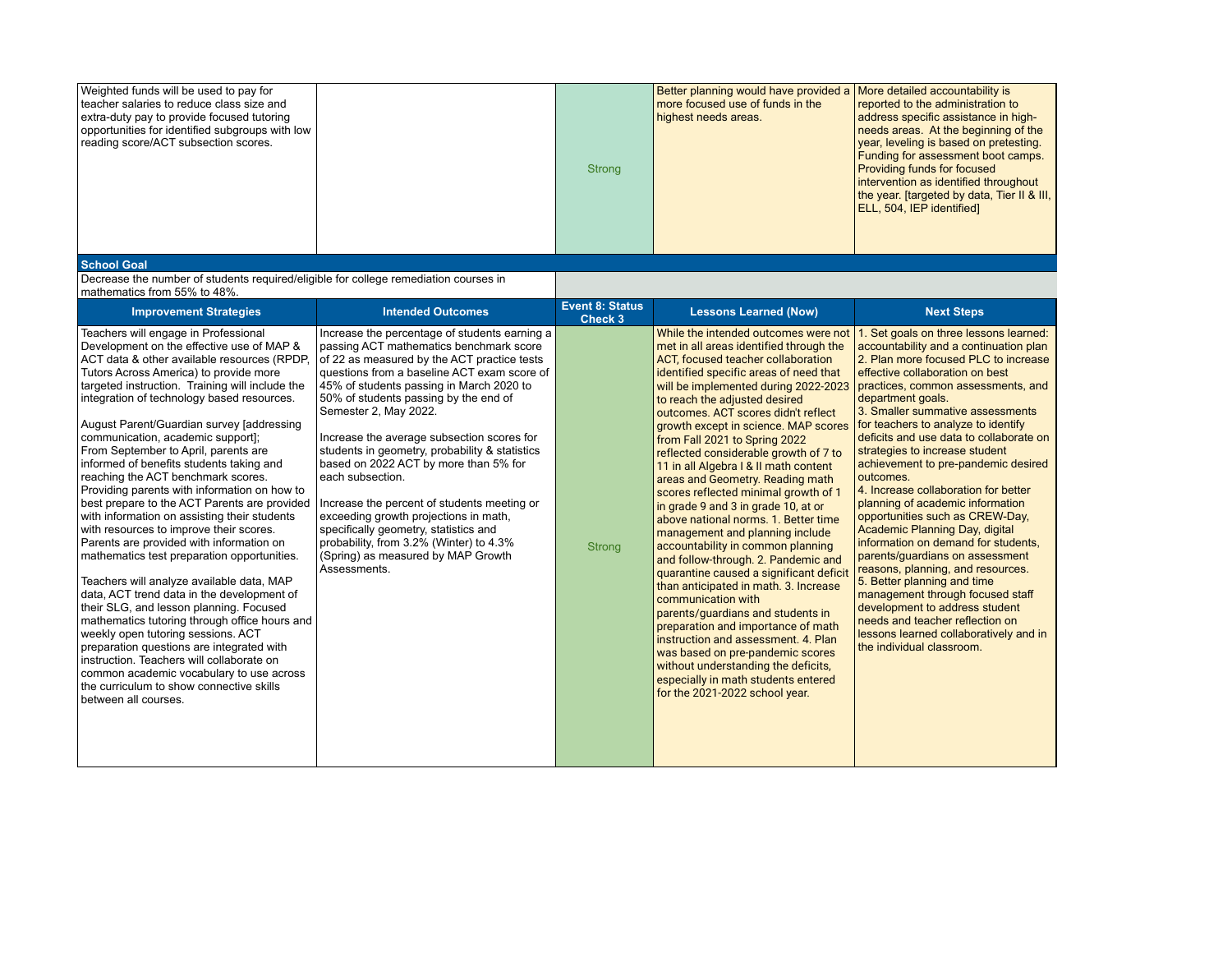| Weighted funds will be used to pay for          |                                 |                                   | Closer analysis of 2021-2022 data to                                | Based on analysis and lessons          |  |  |
|-------------------------------------------------|---------------------------------|-----------------------------------|---------------------------------------------------------------------|----------------------------------------|--|--|
| I teacher salaries to reduce class size and     |                                 |                                   | identify students benefiting from                                   | learned, funding will be targeted      |  |  |
| extra-duty pay to provide focused tutoring      |                                 |                                   | targeted assistance through tutoring                                | based on 2021-2022 research and        |  |  |
| opportunities for identified subgroups with low |                                 |                                   | and boot camps. Better analysis will                                | analysis to identify achievement       |  |  |
| math score/ACT subsection scores.               |                                 |                                   | increase opportunities for students                                 | deficits to accelerated growth based   |  |  |
|                                                 |                                 |                                   | assigned to appropriate classes                                     | on grade level, content standards, and |  |  |
|                                                 |                                 |                                   | [smaller classes]. Need for a small<br>group, collaborative PLC for | pre-pandemic levels.                   |  |  |
|                                                 |                                 |                                   | reviewing/learning best Tier II and Tier                            |                                        |  |  |
|                                                 |                                 |                                   | III strategies. Students will benefit                               |                                        |  |  |
|                                                 |                                 |                                   | from math department faculty training                               |                                        |  |  |
|                                                 |                                 |                                   | on consistency and fidelity in ACT                                  |                                        |  |  |
|                                                 |                                 |                                   | preparation.                                                        |                                        |  |  |
|                                                 |                                 |                                   |                                                                     |                                        |  |  |
|                                                 |                                 |                                   |                                                                     |                                        |  |  |
|                                                 |                                 |                                   |                                                                     |                                        |  |  |
|                                                 |                                 |                                   |                                                                     |                                        |  |  |
| <b>School Goal</b>                              |                                 |                                   |                                                                     |                                        |  |  |
| (insert goal here)                              |                                 |                                   |                                                                     |                                        |  |  |
| <b>Improvement Strategies</b>                   | <b>Intended Outcomes</b>        | <b>Event 8: Status</b><br>Check 3 | <b>Lessons Learned (Now)</b>                                        | <b>Next Steps</b>                      |  |  |
| (insert improvement strategies here)            | (insert intended outcomes here) |                                   |                                                                     |                                        |  |  |
|                                                 |                                 |                                   |                                                                     |                                        |  |  |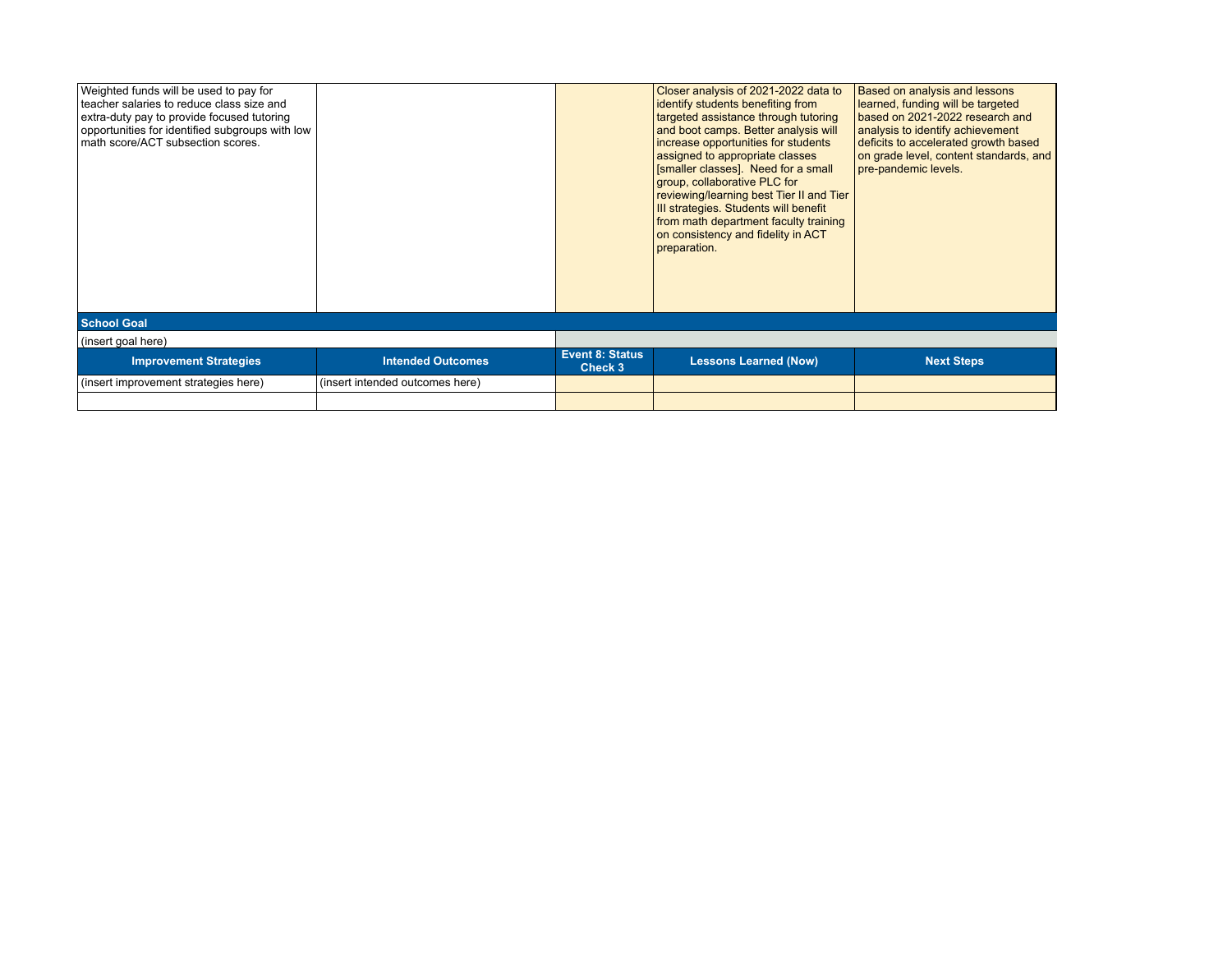#### mediate support

# **Needs**

1. Funds for training and resources provided by Tutors Across America 2. Funds for after-school/weekend boot camps and training including facility usage 3. Teacher leaders' training/assistance to improve the effectiveness of department meeting time 4. Continued financial support for outside of committee/department work 5. Funding for reorganizing ACT boot camp and targeted tutoring. 6. New and refresher training on DOK, annotation strategies, and Tier II & III resources.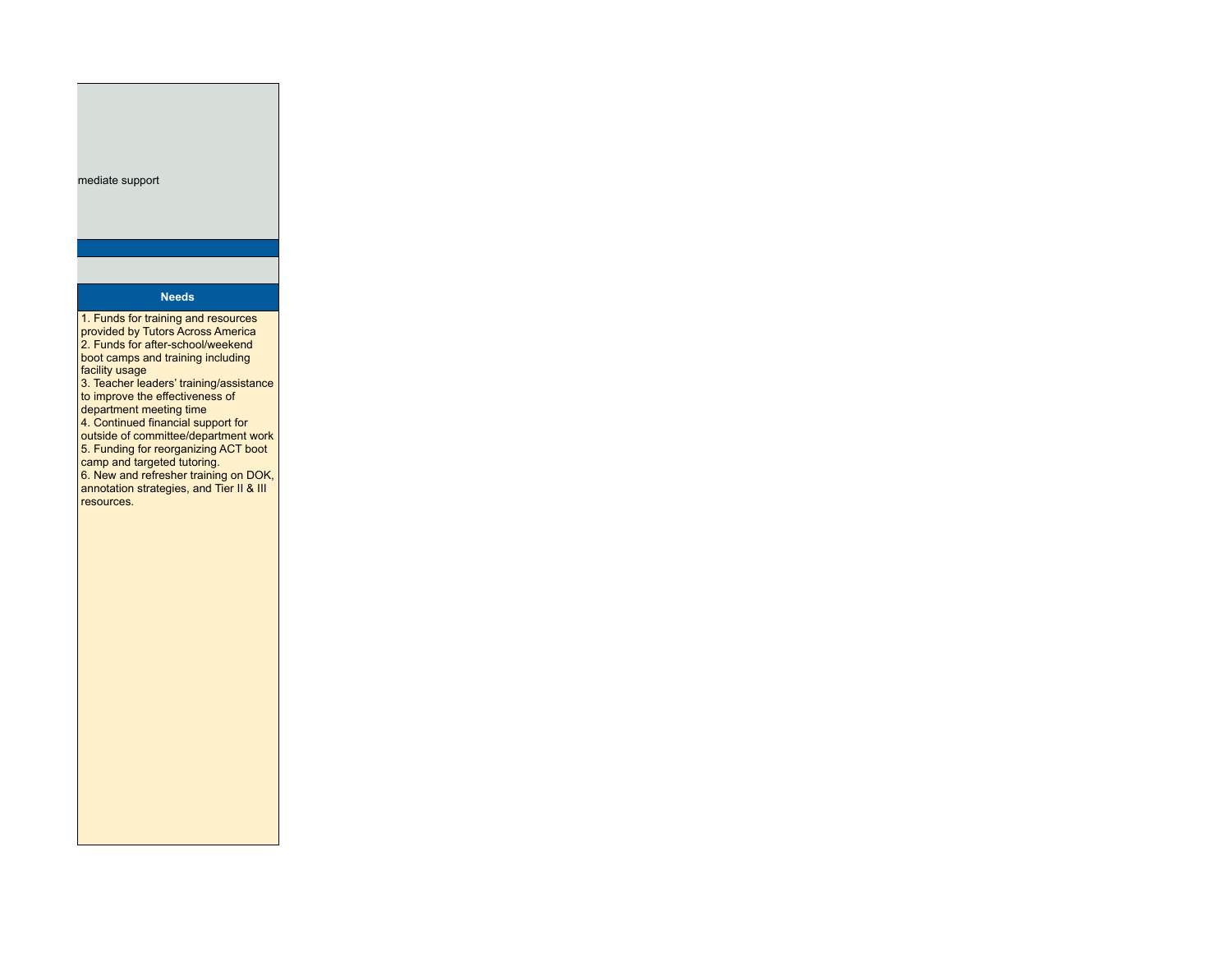Targeting funding to meet the needs and next steps

# **Need**

1. New and refresher training on DOK, annotation strategies, and Tier II & III resources.

2. Math department common expectations, training boot camp 3. Training on best practices using MAP reports, analysis, and planning 4. ACT teacher training by Tutors Across America

5. Designated academic teacher collaboration time for common language skill development across core academic courses.